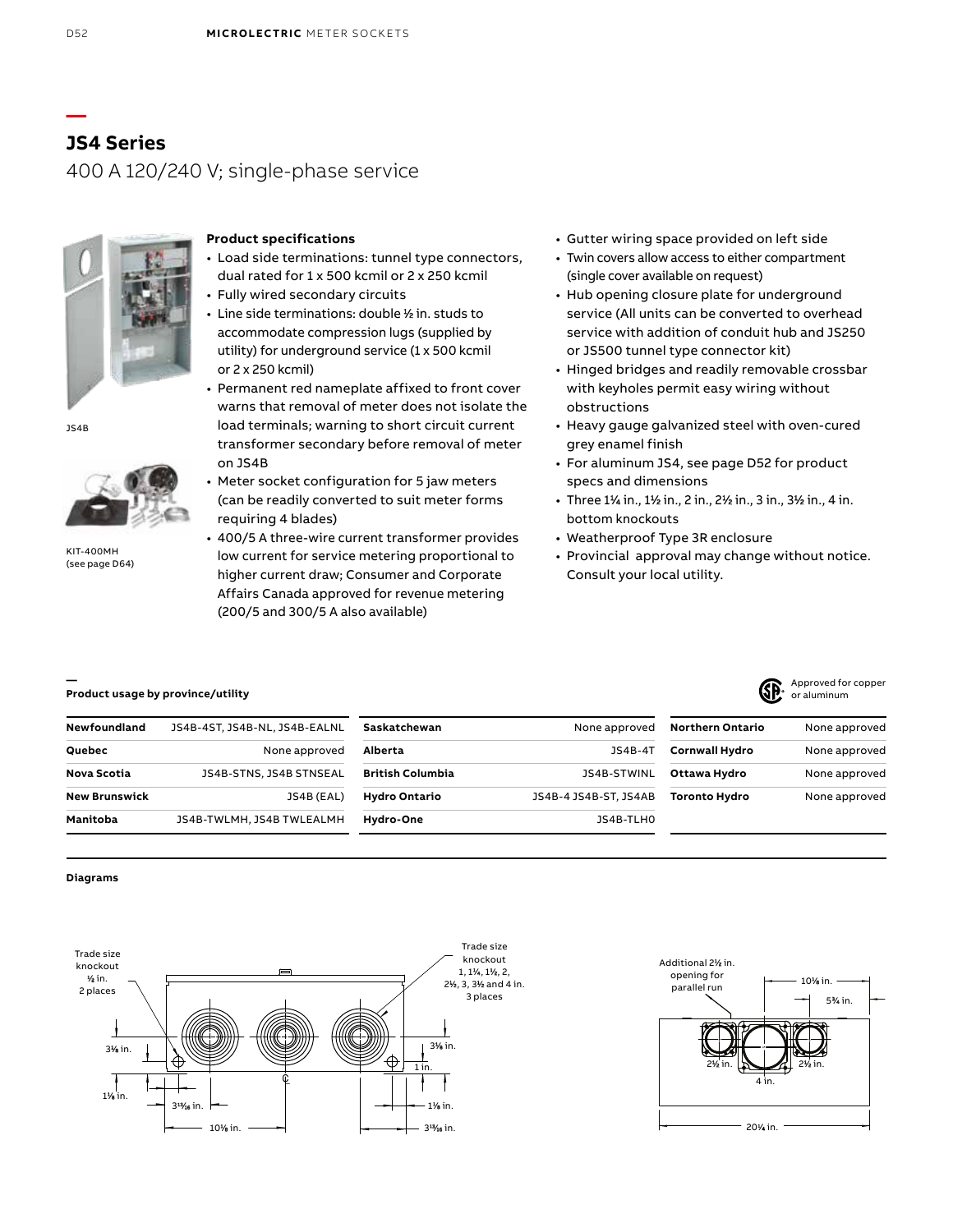# **JS4 Series**

**—**

400 A 120/240 V; Single-phase service



1 x 500 kcmil 1 x 500 kcmil 2 x 250 kcmil

 $\bullet$ 

Underground service **Overhead service** Overhead service





with kit no. JS500



2 x 250 kcmil with kit no. JS250



| Cat. no. | JS4 underground 400 to 5 ratio · 5 jaw · twin cover                                |
|----------|------------------------------------------------------------------------------------|
| JS4B     | Equipped with test switches                                                        |
| Include  | <b>Factory modifications</b>                                                       |
| $-4$     | 4 jaw meter socket configuration                                                   |
| -S       | Provision only for test switches (test switches supplied by power authority)       |
| $-T$     | Provision only for current transformer (transformer supplied by power authority)   |
| -W       | Secondary circuit wiring not included (secondary circuit wired by power authority) |
| $-Z$     | "Peerless security" collar (S102WD)                                                |
| $-200/5$ | 200 A to 5 ratio current transformer                                               |
| $-300/5$ | 300 A to 5 ratio current transformer                                               |
| Cat. no. | Overhead entry conversion kits (1 kit required per socket)                         |
| JS250    | 2 x 250 kcmil tunnel connector kit for line side terminations                      |

JS500 1 x 500 kcmil tunnel connector kit for line side terminations KIT-JS4B 5<sup>th</sup> jaw assembly kit for NB Power

Note: Refer to page D51 for "Product usage by province utility."